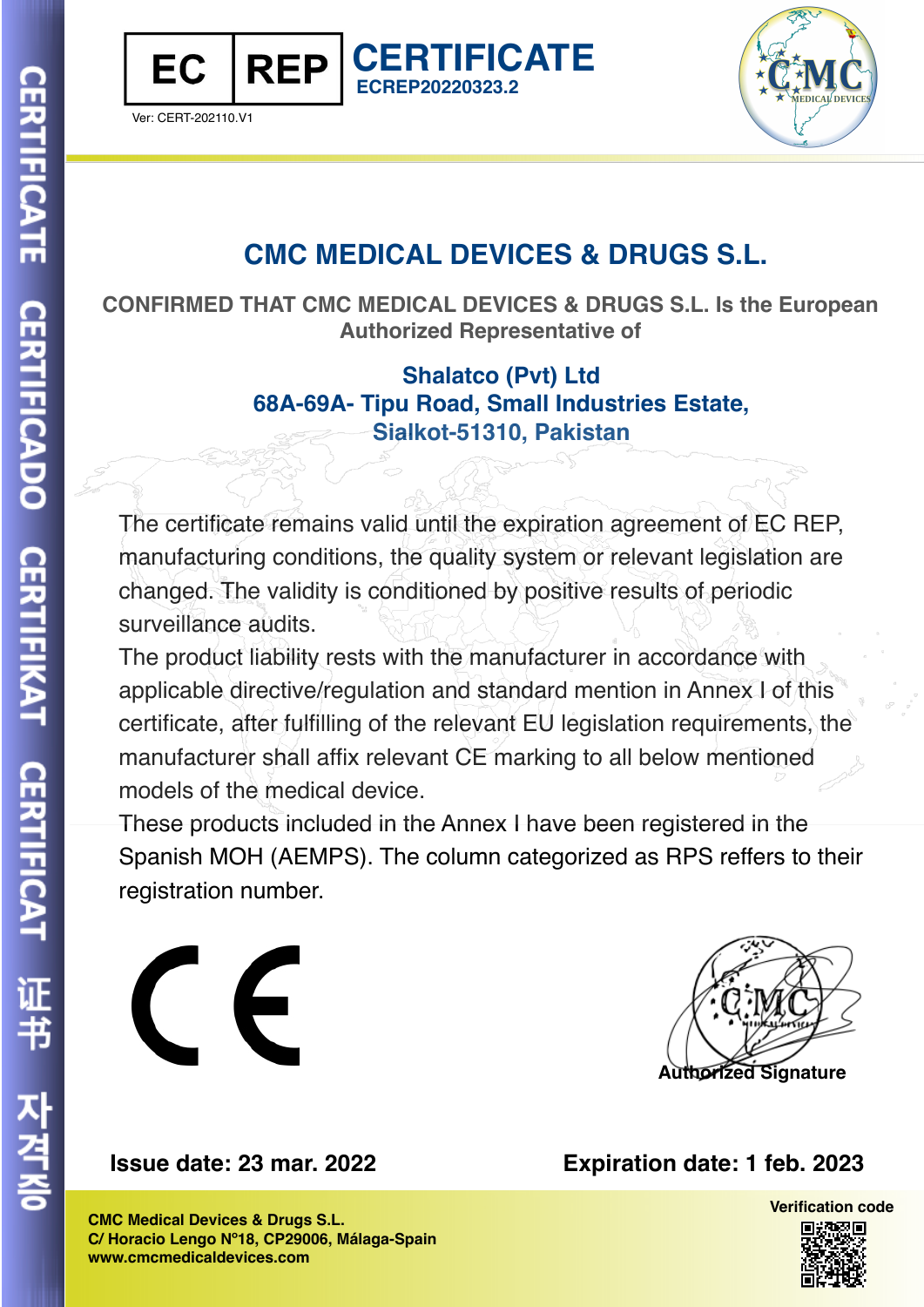

## **ANNEX I**

**CERTIFICATE**

**ECREP20220323.2**

| <b>Product Name</b>       | <b>REGULATION</b>    | <b>CLASSIFICATION</b> | <b>RPS (AEMPS)</b> |
|---------------------------|----------------------|-----------------------|--------------------|
| <b>Wire Saws</b>          | <b>MDD 93/42/EEC</b> | Class I               | RPS/237/2021       |
| Uterine tenaculum Forceps | MDD 93/42/EEC        | Class I               | RPS/237/2021       |
| <b>Uterine Scoops</b>     | <b>MDD 93/42/EEC</b> | Class I               | RPS/237/2021       |
| <b>Uterine Curettes</b>   | MDD 93/42/EEC        | Class I               | RPS/237/2021       |
| Umbilical cord scissors   | MDD 93/42/EEC        | Class I               | RPS/237/2021       |
| <b>Tweezers</b>           | <b>MDD 93/42/EEC</b> | Class <sup>1</sup>    | RPS/237/2021       |
| <b>Trocars</b>            | <b>MDD 93/42/EEC</b> | Class <sup>1</sup>    | RPS/237/2021       |
| <b>Tracheal Hooks</b>     | <b>MDD 93/42/EEC</b> | Class <sup>1</sup>    | RPS/237/2021       |
| Tooth extraction forceps  | MDD 93/42/EEC        | Class I               | RPS/237/2021       |
| <b>Tonsil Snares</b>      | MDD 93/42/EEC        | Class I               | RPS/237/2021       |
| <b>Tonsil Knives</b>      | <b>MDD 93/42/EEC</b> | Class I               | RPS/237/2021       |
| <b>Tonsil Dissector</b>   | <b>MDD 93/42/EEC</b> | Class I               | RPS/237/2021       |
| <b>Suture Forceps</b>     | <b>MDD 93/42/EEC</b> | Class I               | RPS/237/2021       |
| Surgical Bulldog Clamps   | <b>MDD 93/42/EEC</b> | Class I               | RPS/237/2021       |
| Spoons                    | MDD 93/42/EEC        | Class I               | RPS/237/2021       |
| Spatulas                  | MDD 93/42/EEC        | Class I               | RPS/237/2021       |
| Skin hook                 | <b>MDD 93/42/EEC</b> | Class I               | RPS/237/2021       |
| Septum Elevators          | MDD 93/42/EEC        | Class I               | RPS/237/2021       |
| Self-Retaining Retractor  | MDD 93/42/EEC        | Class I               | RPS/237/2021       |
| <b>Scissors</b>           | <b>MDD 93/42/EEC</b> | Class I               | RPS/237/2021       |
| Scalpels & Knives         | <b>MDD 93/42/EEC</b> | Class I               | RPS/237/2021       |
| Scalpels                  | <b>MDD 93/42/EEC</b> | Class I               | RPS/237/2021       |
| Scalpel handles           | <b>MDD 93/42/EEC</b> | Class I               | RPS/237/2021       |

**Issue date: 23 mar. 2022 Expiration date: 1 feb. 2023**

**Verification code**回波黎回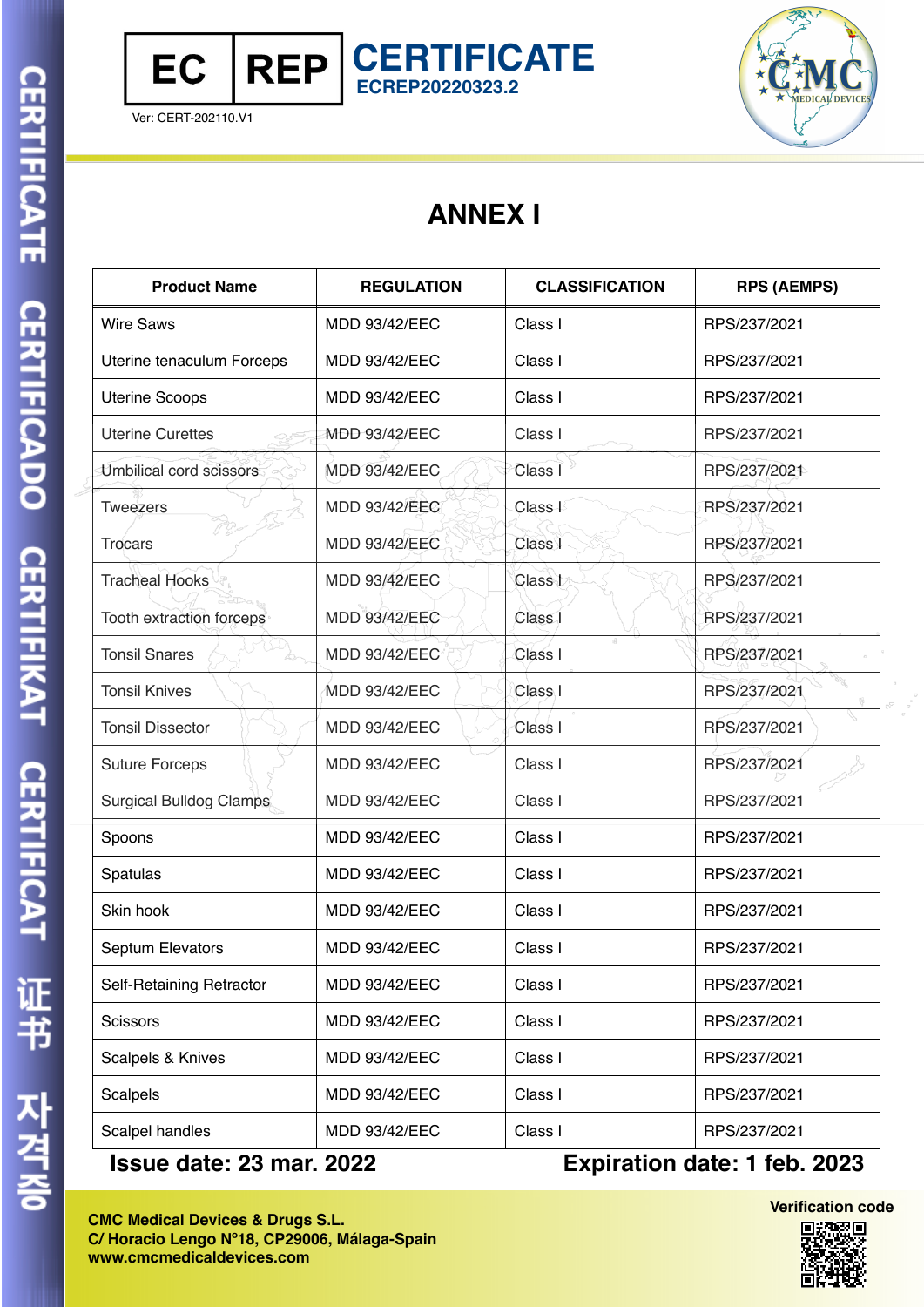



| <b>Product Name</b>         | <b>REGULATION</b>    | <b>CLASSIFICATION</b> | <b>RPS (AEMPS)</b>           |
|-----------------------------|----------------------|-----------------------|------------------------------|
| Root elevators              | <b>MDD 93/42/EEC</b> | Class I               | RPS/237/2021                 |
| <b>Rib Spreaders</b>        | <b>MDD 93/42/EEC</b> | Class I               | RPS/237/2021                 |
| <b>Rib Shears</b>           | <b>MDD 93/42/EEC</b> | Class I               | RPS/237/2021                 |
| <b>Rhinoplasty Knives</b>   | <b>MDD 93/42/EEC</b> | Class I               | RPS/237/2021                 |
| Retractors                  | <b>MDD 93/42/EEC</b> | Class I               | RPS/237/2021                 |
| Retractors                  | <b>MDD 93/42/EEC</b> | Class I               | RPS/237/2021                 |
| Probes                      | <b>MDD 93/42/EEC</b> | Class I               | RPS/237/2021                 |
| Periotomes                  | <b>MDD 93/42/EEC</b> | Class I               | RPS/237/2021                 |
| Periosteal elevators        | <b>MDD 93/42/EEC</b> | Class I               | RPS/237/2021                 |
| Osteotomes                  | <b>MDD 93/42/EEC</b> | Class I               | RPS/237/2021                 |
| Orthopaedic Rongeurs        | <b>MDD 93/42/EEC</b> | Class I               | RPS/237/2021                 |
| Needle Holders              | MDD 93/42/EEC        | Class I               | RPS/237/2021                 |
| Needle holders              | <b>MDD 93/42/EEC</b> | Class I               | RPS/237/2021                 |
| Nasal gouge                 | <b>MDD 93/42/EEC</b> | Class I               | RPS/237/2021                 |
| Nasal files / Rasps         | <b>MDD 93/42/EEC</b> | Class I               | RPS/237/2021                 |
| <b>Nasal Chisels</b>        | <b>MDD 93/42/EEC</b> | Class I               | RPS/237/2021                 |
| <b>Kidney Stone Forceps</b> | <b>MDD 93/42/EEC</b> | Class I               | RPS/237/2021                 |
| Intestinal grasping forceps | <b>MDD 93/42/EEC</b> | Class I               | RPS/237/2021                 |
| <b>Intestinal Clamps</b>    | <b>MDD 93/42/EEC</b> | Class I               | RPS/237/2021                 |
| Hooks                       | <b>MDD 93/42/EEC</b> | Class I               | RPS/237/2021                 |
| <b>Hand Drills</b>          | <b>MDD 93/42/EEC</b> | Class I               | RPS/237/2021                 |
| Gall Stone forceps          | <b>MDD 93/42/EEC</b> | Class I               | RPS/237/2021                 |
| Forceps                     | <b>MDD 93/42/EEC</b> | Class I               | RPS/237/2021                 |
| <b>Fixation Forceps</b>     | <b>MDD 93/42/EEC</b> | Class I               | RPS/237/2021                 |
| Elevators                   | <b>MDD 93/42/EEC</b> | Class I               | RPS/237/2021                 |
| Iceup data: 23 mar 2022     |                      |                       | Evniration date: 1 feb. 2023 |

**CERTIFICATE**

**ECREP20220323.2**

**Issue date: 23 mar. 2022 Expiration date: 1 feb. 2023**

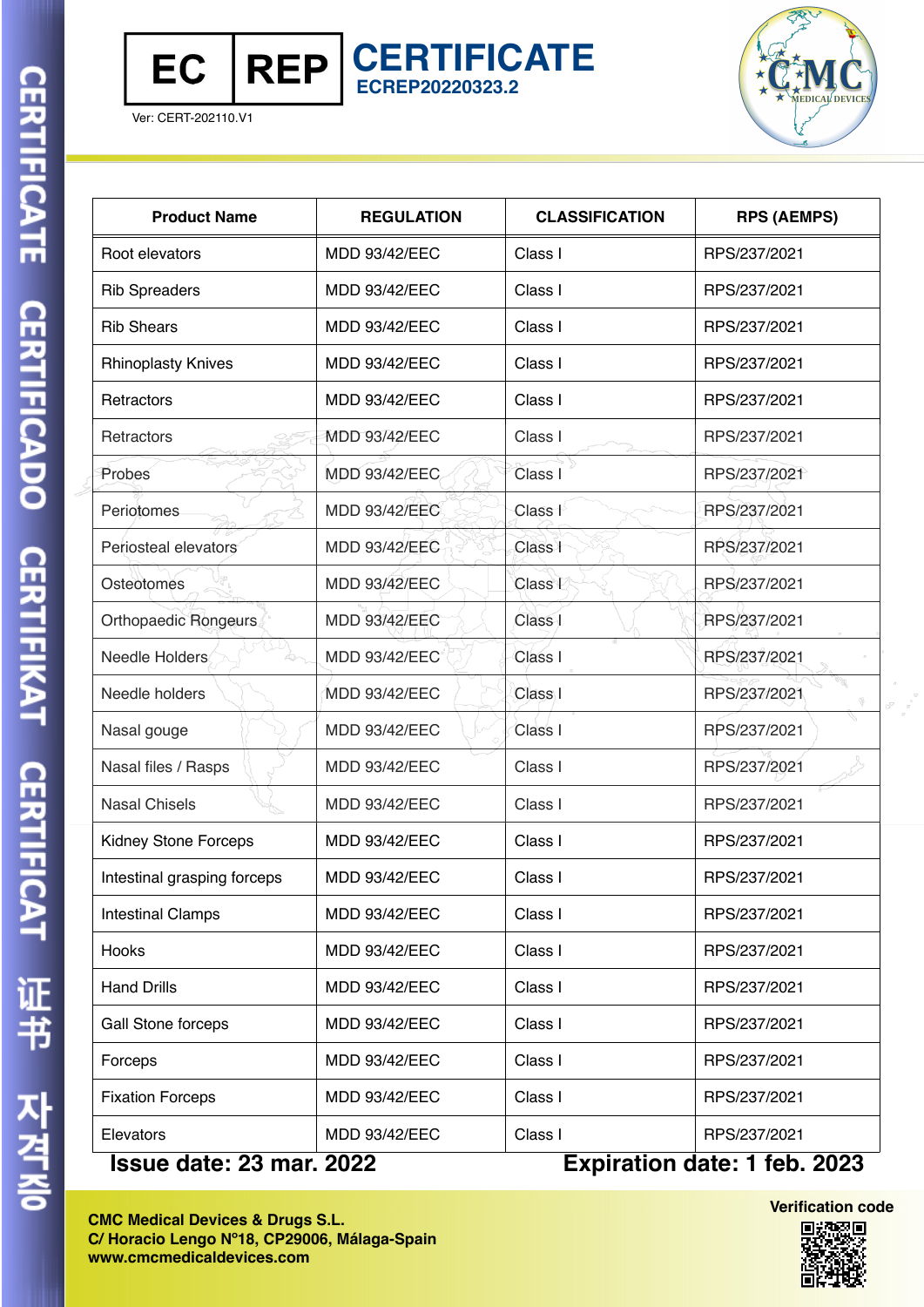

**CERTIFICATE ECREP20220323.2**



Ver: CERT-202110.V1

| <b>Product Name</b>         | <b>REGULATION</b>    | <b>CLASSIFICATION</b> | <b>RPS (AEMPS)</b>          |
|-----------------------------|----------------------|-----------------------|-----------------------------|
| <b>Dissector</b>            | <b>MDD 93/42/EEC</b> | Class I               | RPS/237/2021                |
| Dissecting forceps          | <b>MDD 93/42/EEC</b> | Class I               | RPS/237/2021                |
| <b>Disimpaction Forceps</b> | <b>MDD 93/42/EEC</b> | Class I               | RPS/237/2021                |
| Dental surgical scissors    | MDD 93/42/EEC        | Class I               | RPS/237/2021                |
| Dental rongeurs             | MDD 93/42/EEC        | Class I               | RPS/237/2021                |
| Dental osteotomes           | <b>MDD 93/42/EEC</b> | Class I               | RPS/237/2021                |
| Dental knives               | <b>MDD 93/42/EEC</b> | Class I               | RPS/237/2021                |
| Dental files / rasp         | <b>MDD 93/42/EEC</b> | Class I               | RPS/237/2021                |
| Dental excavators           | <b>MDD 93/42/EEC</b> | Class I               | RPS/237/2021                |
| Curettes                    | <b>MDD 93/42/EEC</b> | Class I               | RPS/237/2021                |
| Crocodile forceps           | <b>MDD 93/42/EEC</b> | Class I               | RPS/237/2021                |
| Clamp manipulation forceps  | MDD 93/42/EEC        | Class I               | RPS/237/2021                |
| Chisels, Gouges             | MDD 93/42/EEC        | Class <sub>I</sub>    | RPS/237/2021                |
| <b>Chin Retractor</b>       | MDD 93/42/EEC        | Class I               | RPS/237/2021                |
| <b>Bone Spoons</b>          | <b>MDD 93/42/EEC</b> | Class I               | RPS/237/2021                |
| <b>Bone Saws</b>            | <b>MDD 93/42/EEC</b> | Class I               | RPS/237/2021                |
| <b>Bone Punches</b>         | MDD 93/42/EEC        | Class I               | RPS/237/2021                |
| Bone Levers/elevator        | <b>MDD 93/42/EEC</b> | Class I               | RPS/237/2021                |
| <b>Bone Holding Forceps</b> | <b>MDD 93/42/EEC</b> | Class I               | RPS/237/2021                |
| Bone files / rasps          | <b>MDD 93/42/EEC</b> | Class I               | RPS/237/2021                |
| <b>Bone Cutting Forceps</b> | <b>MDD 93/42/EEC</b> | Class I               | RPS/237/2021                |
| <b>Bone Cutters</b>         | <b>MDD 93/42/EEC</b> | Class I               | RPS/237/2021                |
| <b>Bone Curettes</b>        | <b>MDD 93/42/EEC</b> | Class I               | RPS/237/2021                |
| <b>Biopsy Forceps</b>       | MDD 93/42/EEC        | Class I               | RPS/237/2021                |
| Awls                        | MDD 93/42/EEC        | Class I               | RPS/237/2021                |
| data: 00 mau                | $\overline{200}$     |                       | Evpiration data: 1 feb 0000 |

**Issue date: 23 mar. 2022 Expiration date: 1 feb. 2023**